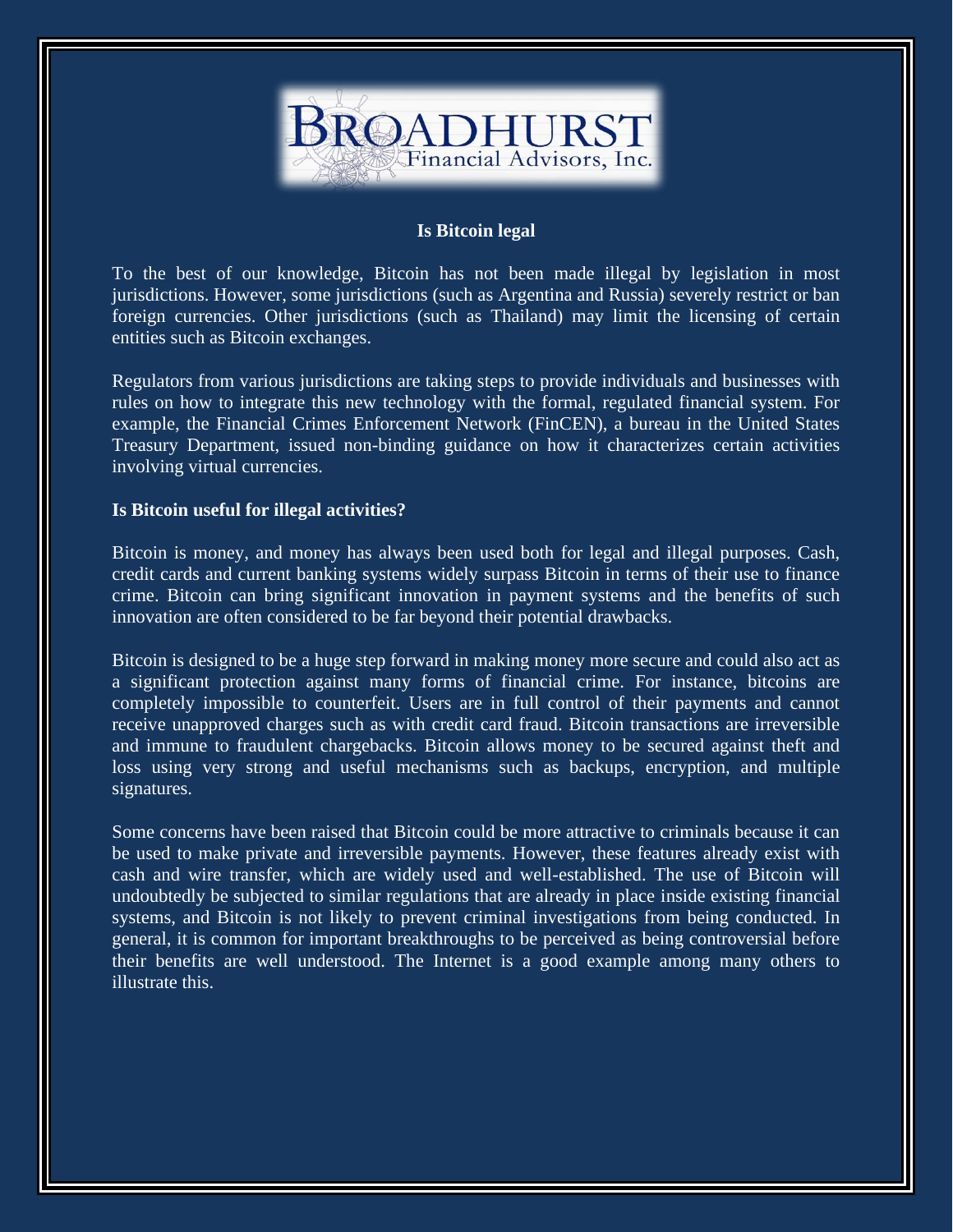# **Operating under no regulatory environment**

The Bitcoin protocol itself cannot be modified without the cooperation of nearly all its users, who choose what software they use. Attempting to assign special rights to a local authority in the rules of the global Bitcoin network is not a practical possibility. Any rich organization could choose to invest in mining hardware to control half of the computing power of the network and become able to block or reverse recent transactions. However, there is no guarantee that they could retain this power since this requires to invest as much than all other miners in the world.

It is however possible to regulate the use of Bitcoin in a similar way to any other instrument. Just like the dollar, Bitcoin can be used for a wide variety of purposes, some of which can be considered legitimate or not as per each jurisdiction's laws. In this regard, Bitcoin is no different than any other tool or resource and can be subjected to different regulations in each country. Bitcoin use could also be made difficult by restrictive regulations, in which case it is hard to determine what percentage of users would keep using the technology. A government that chooses to ban Bitcoin would prevent domestic businesses and markets from developing, shifting innovation to other countries. The challenge for regulators, as always, is to develop efficient solutions while not impairing the growth of new emerging markets and businesses.

# **What about Bitcoin and taxes?**

Bitcoin is not a fiat currency with legal tender status in any jurisdiction, but often tax liability accrues regardless of the medium used. There is a wide variety of legislation in many different jurisdictions which could cause income, sales, payroll, capital gains, or some other form of tax liability to arise with Bitcoin.

# **What about Bitcoin and consumer protection?**

Bitcoin is freeing people to transact on their own terms. Each user can send and receive payments in a similar way to cash, but they can also take part in more complex contracts. Multiple signatures allow a transaction to be accepted by the network only if a certain number of a defined group of persons agree to sign the transaction. This allows innovative dispute mediation services to be developed in the future. Such services could allow a third party to approve or reject a transaction in case of disagreement between the other parties without having control on their money. As opposed to cash and other payment methods, Bitcoin always leaves a public proof that a transaction did take place, which can potentially be used in a recourse against businesses with fraudulent practices.

It is also worth noting that while merchants usually depend on their public reputation to remain in business and pay their employees, they don't have access to the same level of information when dealing with new consumers. The way Bitcoin works allows both individuals and businesses to be protected against fraudulent chargebacks while giving the choice to the consumer to ask for more protection when they are not willing to trust a particular merchant.

# **Source**:

<https://bitcoin.org/en/faq#what-if-someone-bought-up-all-the-existing-bitcoins>